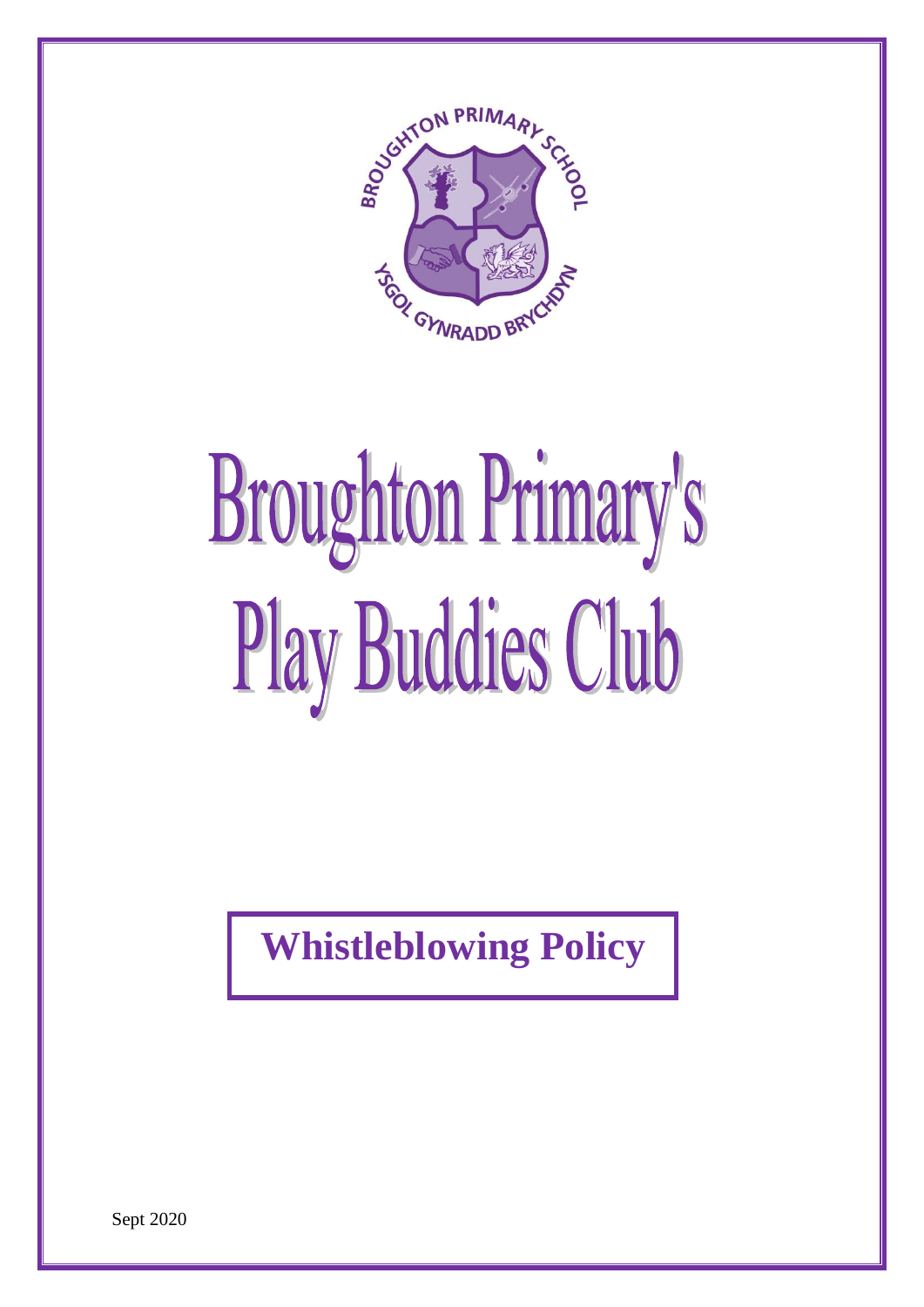# Broughton Primary's Play Buddies

# Policy for 'Whistleblowing'

# **Definition & Legal Context**

Whistle blowing is the means by which an employee can raise concerns with a third party, often with his or her employer. This means that all members of staff are able to raise concerns about conduct or practice within the school, which is potentially illegal, corrupt, improper, unsafe or unethical or which amounts to malpractice and be able to do so without fear of victimisation and with confidence that their concerns will be taken seriously and dealt with properly.

Statutory protection for employees who whistleblow is provide by the **Public Interest Disclosure Act 1998 (PIDA).**

# **Aims & Scope**

The procedure should:

- give confidence to members of staff about raising concerns
- provide members of staff with ways of raising concerns
- ensure staff receive a response to their concerns they have raised and feedback on any taken
- offer assurance that members of staff are protected form reprisals or victimisation for whistleblowing action undertaken in good faith.

The procedure covers:

- unlawful conduct
- miscarriages of justice in the conduct of statutory or legal obligation
- Health and safety issues including risks to the public as well as risks to pupils and members of staff.
- maladministration, misconduct or malpractice
- action that has caused or is likely to cause danger to the environment
- abuse of authority
- unauthorised use of public or other funds
- fraud or corruption
- breaches of financial regulations or policies
- mistreatment of any person

Whistleblower's Safeguard Against Reprisal Harassment and Victimisation

The committee recognises that the decision to whistleblow can be a difficult one for a member of staff but it us in the long-term interests of the school that concerns are addressed. The governors will encourage an ethos that staff feel able to raise concerns. The PIDA provides protection to employees where their disclosure can be classes as protected disclosure.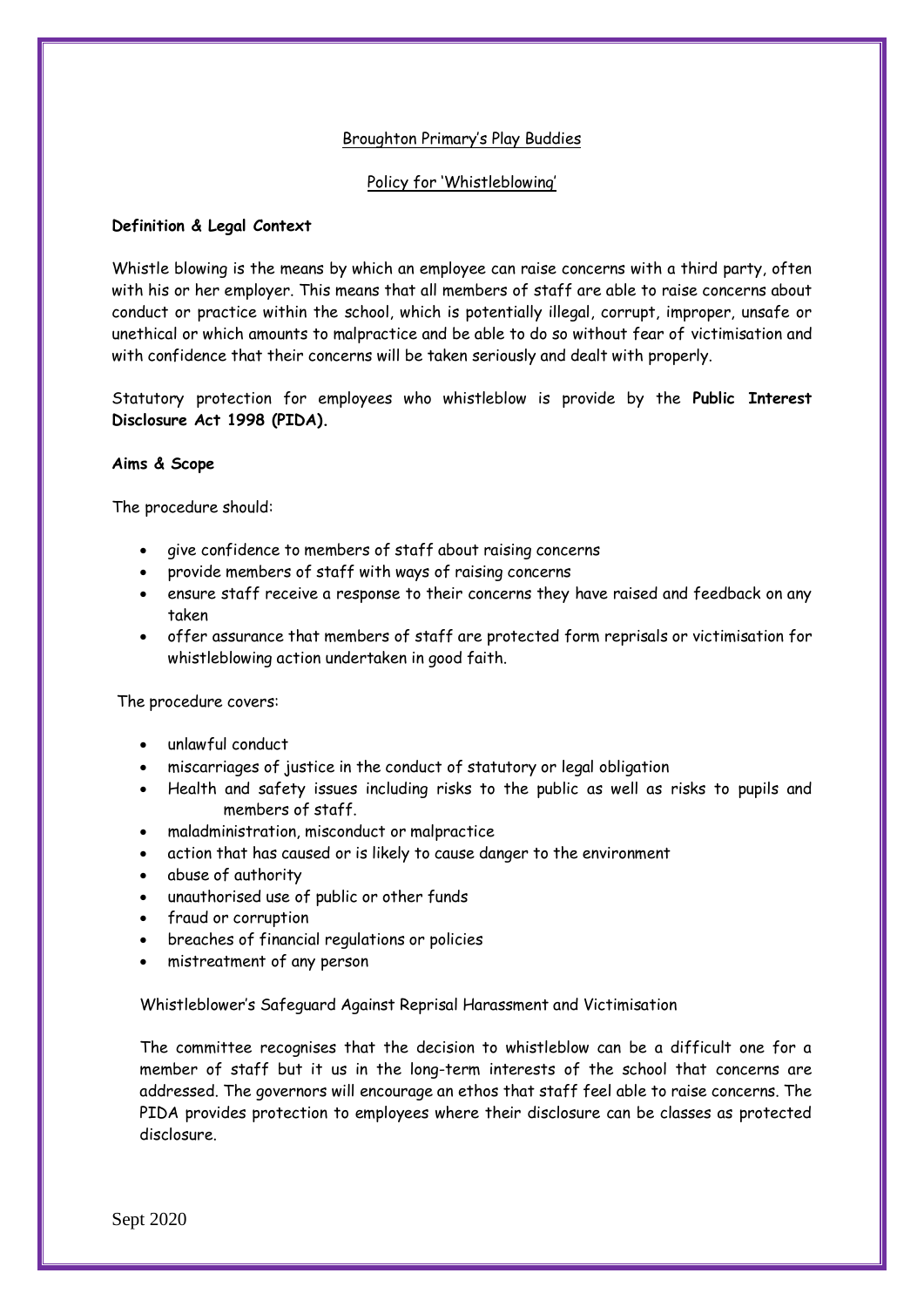# **Confidentiality**

The committee will do its utmost to protect the identity of the member of staff who raises a concern but the person disclosing needs to realise it may, in the course of an investigation be necessary to name sources and an employee could be called to give evidence in court.

### **Anonymous Allegations**

The committee will; encourage staff to put their names to allegations whenever possibleanonymous allegations are much less powerful. They will be considered under this procedure but the following will be taken into amount:

- the seriousness of the issue raised
- the credibility of the concern
- the likelihood of confirm the allegations from attributable sources

### **Untrue and Malicious/Vexatious Allegations**

If an allegation is made in good faith but not confirmed then the matter will be closed. If the allegation was malicious and or vexatious or made for personal gain then the committee will consider taking disciplinary action.

### **Allegations Concerning Child Protection Issues**

If a member of staff raises a concern related to a child protection issue, the person in charge, or registered person will contact Social Services and/or….

### **Procedure for Making a Whistleblowing Allegation**

The concern should be raised with the person in charge or if it is about the person in charge with the registered person. If the compliant is about the registered person then and if it is felt this cannot be implemented through the School/club then it should be reported to:

 $CTW$ North Wales Region Government Buildings Sarn Mynach Llandudno Junction LL31 9RZ [Tel:0300](tel:0300) 062 5609 [www.CIW.org.uk](http://www.cssiw.org.uk/)

If the concern needs to have police or other statuary authority involvement the whistle blowing process will be halted until the authorities gave completed their investigations and confirmed that it is appropriate to continue with the whistleblowing process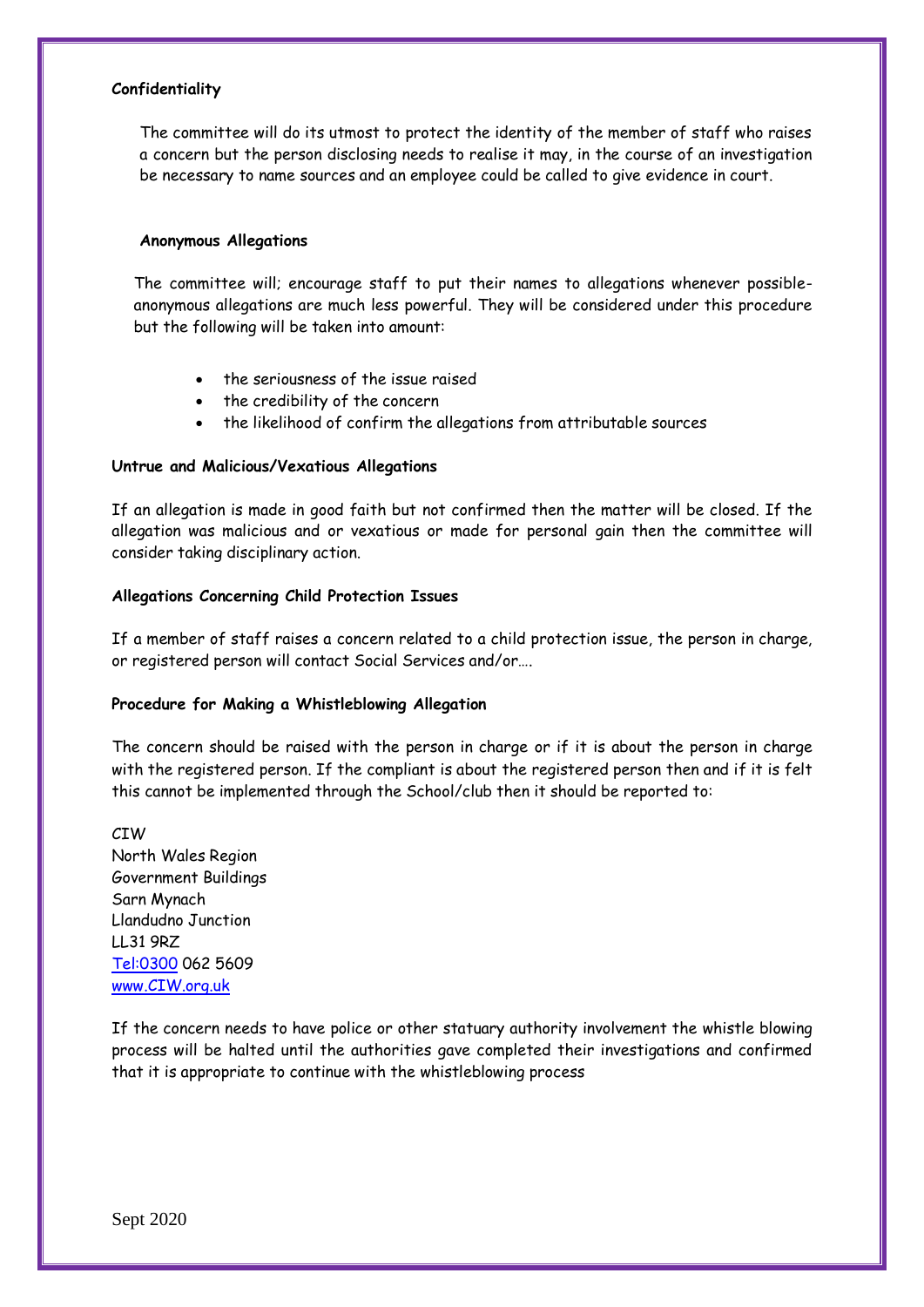# **Response to Whistleblowing**

The matter raised may:

- ❖ need inquiry internally in the club/school
- ❖ need to be passed to the Police if it relates to alleged criminal activity
- ❖ passed to the business manager who deals with finance management/propriety
- ❖ registered person who is designated to lead on child protection or socials services

At this stage concerns/allegations are neither accepted nor rejected

### **Timescale for Response**

The person in charge or registered person will provide a written response **within 5 working days** (except in the case of anonymous allegations):

- ❖ Acknowledging that the concern has been received
- ❖ Indicating how it is proposed to deal with the matter
- ❖ Giving an estimate of how long it will take to provide a final response
- ❖ Advising whether any enquires have been made
- ❖ Advising whether further enquires will take place
- ❖ Informing you of support available whilst matters are looked into
- ❖ Maintaining confidentiality wherever possible but also explaining that it may not be possible for anonymity to be kept.

### **The Inquiry Process**

The person in charge or registered person will:

- ❖ Look into the allegation seeking evidence and interviewing witness as necessary
- ❖ Maintain confidentiality whenever possible but will be mindful that guarantees cannot be given
- ❖ If appropriate bring the matter to the attention of the registered person appointed person with responsibility for financial management.
- $\div$  If appropriate for concerns of criminal behaviour refer the matter to the Police
- ❖ If appropriate refer the matter to the children protection officer at social services or

If the registered person appointed needs to talk to a member of staff they are permitted to have trade union official or professional association representative or fellow members of staff not involved their area of work..

The target is to complete the inquiry **within 10-15 working days** from the date of the initial written response.